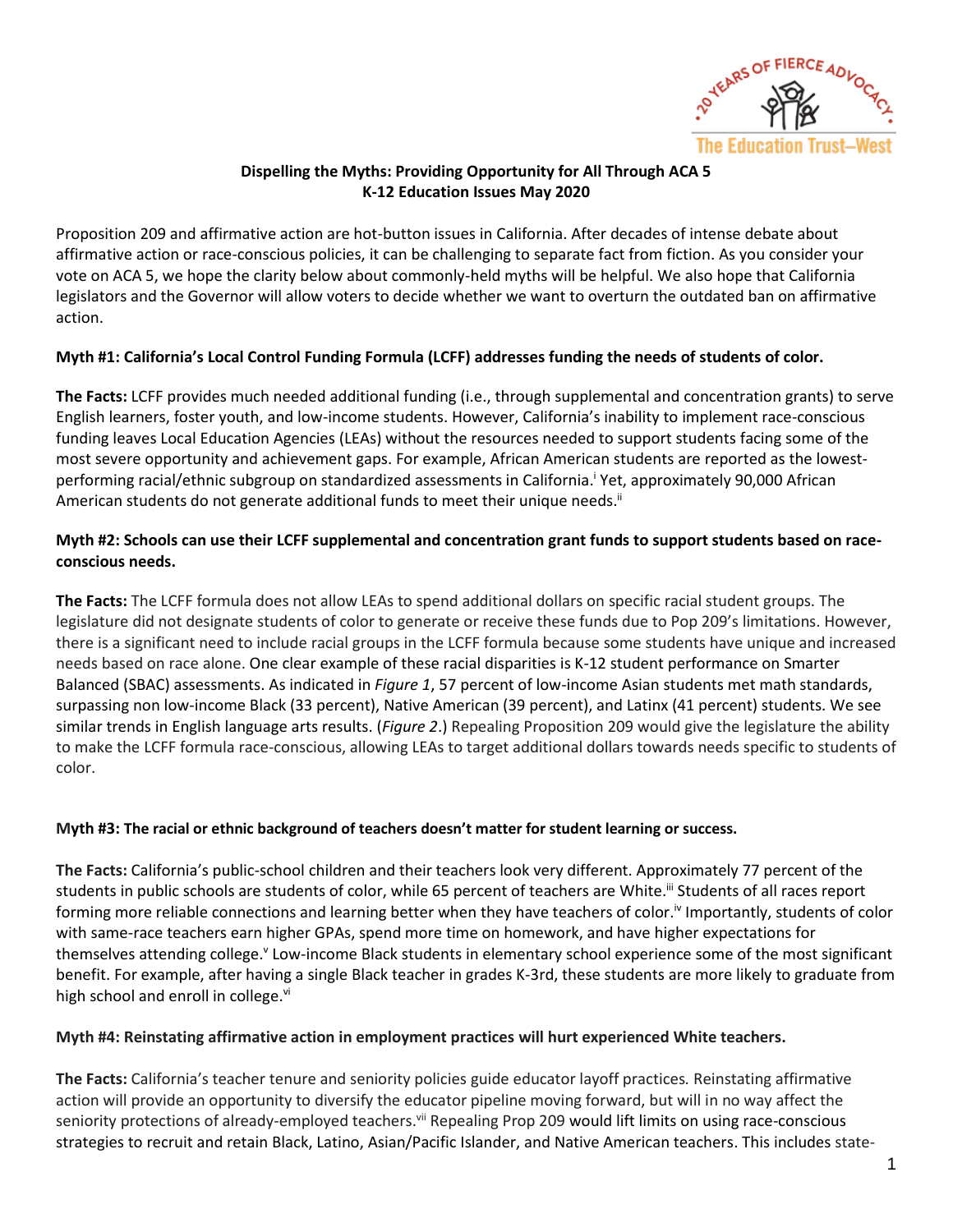

funded scholarships to recruit people of color to enroll in credentialing programs and targeted funding for programs to retain teachers of color, such as race-based affinity groups and mentoring. Vill

\*These answers have been truncated for readability. To access full answers and additional information contact Manny Rodriguez [\(mrodriguez@edtrustwest.org\)](mailto:mrodriguez@edtrustwest.org) or Yvonne Muñoz [\(ymunoz@edtrustwest.org\)](mailto:ymunoz@edtrustwest.org)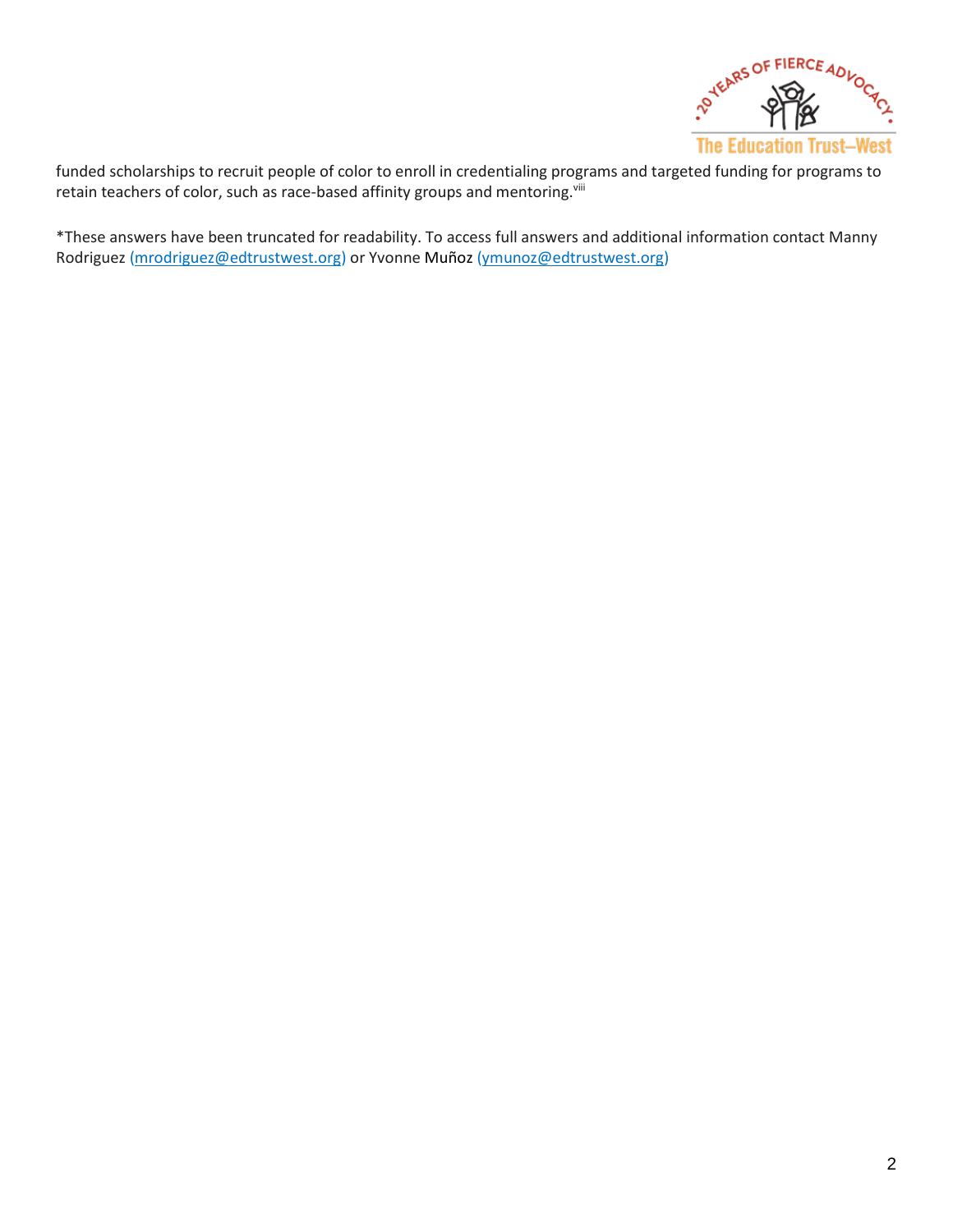

*Figure 1*. Percentage of Students Meetings or Exceeding Standards on SBAC Math: By Income and Ethnicity (2017-18)



*Source*: California Department of Education. (2018). Data retrieved fro[m https://caaspp-elpac.cde.ca.gov/caaspp/](https://caaspp-elpac.cde.ca.gov/caaspp/)

*Figure 2*. Percentage of Students Meetings or Exceeding Standards on SBAC ELA: By Income and Ethnicity (2017-18)



*Source*: California Department of Education. (2018). Data retrieved fro[m https://caaspp-elpac.cde.ca.gov/caaspp/](https://caaspp-elpac.cde.ca.gov/caaspp/)

<sup>i</sup> California Assessment of Student Performance and Progress. *2018-19 English Language Arts/Literacy and Mathematics Smarter Balanced Summative Assessments.*  Retrieved at: [https://caaspp-](https://caaspp-elpac.cde.ca.gov/caaspp/DashViewReport?ps=true&lstTestYear=2019&lstTestType=B&lstGroup=1&lstSubGroup=1&lstGrade=13&lstSchoolType=A&lstCounty=00&lstDistrict=00000&lstSchool=0000000)

[elpac.cde.ca.gov/caaspp/DashViewReport?ps=true&lstTestYear=2019&lstTestType=B&lstGroup=1&lstSubGroup=1&lstGrade=13&lstSchoolType=A&lstCounty=00&lst](https://caaspp-elpac.cde.ca.gov/caaspp/DashViewReport?ps=true&lstTestYear=2019&lstTestType=B&lstGroup=1&lstSubGroup=1&lstGrade=13&lstSchoolType=A&lstCounty=00&lstDistrict=00000&lstSchool=0000000) [District=00000&lstSchool=0000000](https://caaspp-elpac.cde.ca.gov/caaspp/DashViewReport?ps=true&lstTestYear=2019&lstTestType=B&lstGroup=1&lstSubGroup=1&lstGrade=13&lstSchoolType=A&lstCounty=00&lstDistrict=00000&lstSchool=0000000)

ii California Charter Schools Association. (2020). AB 2635 Education Equity Now. Retrieved fro[m](https://info.ccsa.org/education-equity-now) [https://info.ccsa.org/education-equity-now.](https://info.ccsa.org/education-equity-now)

iii The Education Trust-West. (2019)*. Seen, Heard, Reflected: Look At California's Teacher of Color Shortage.* Retrieved fro[m:](https://s3-us-east-2.amazonaws.com/edtrustmain/wp-content/uploads/sites/3/2017/11/04215628/ETW-Seen-Heard-Reflected-TOC-Infographic-Nov-19.pdf) [https://s3-us-east-](https://s3-us-east-2.amazonaws.com/edtrustmain/wp-content/uploads/sites/3/2017/11/04215628/ETW-Seen-Heard-Reflected-TOC-Infographic-Nov-19.pdf)[2.amazonaws.com/edtrustmain/wp-content/uploads/sites/3/2017/11/04215628/ETW-Seen-Heard-Reflected-TOC-Infographic-Nov-19.pdf.](https://s3-us-east-2.amazonaws.com/edtrustmain/wp-content/uploads/sites/3/2017/11/04215628/ETW-Seen-Heard-Reflected-TOC-Infographic-Nov-19.pdf)